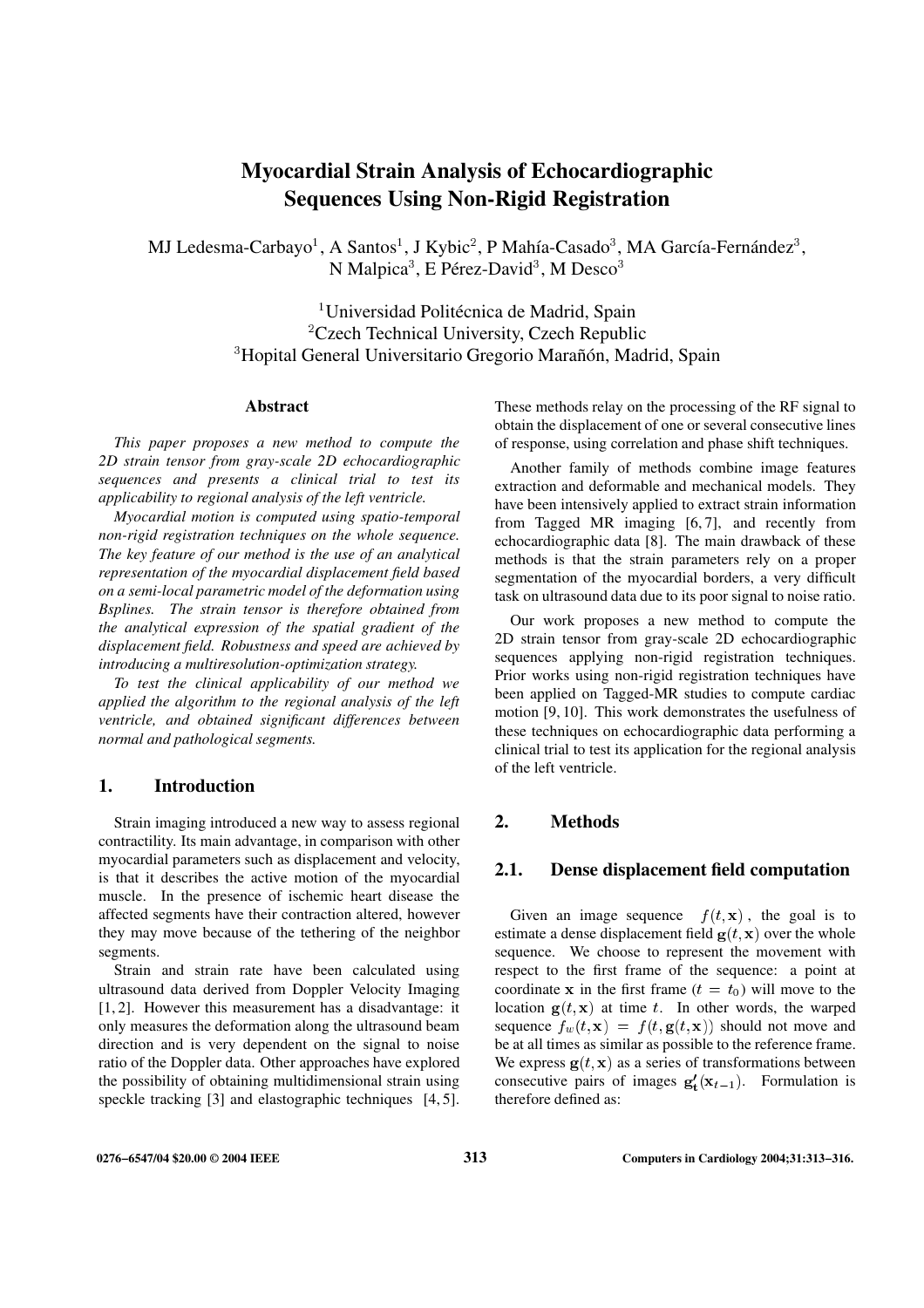$$
\mathbf{g}(t, \mathbf{x}) \equiv \mathbf{g_t}(\mathbf{x}) \quad \text{where} \quad t \in \{0, 1, ..., T - 1\}
$$
  
and 
$$
\mathbf{x} \equiv (x_1, x_2, ..., x_n) \in \mathbf{I} \quad (1)
$$

$$
\mathbf{g}_{t}(\mathbf{x}) = \mathbf{g}_{t}'(\mathbf{x}_{t-1}) + \mathbf{g}_{t-1}(\mathbf{x})
$$
  
where  $\mathbf{x}_{t-1} = \mathbf{g}_{t-1}(\mathbf{x})$  (2)  
and  $\mathbf{g}_{0}(\mathbf{x}) = \mathbf{x}$ 

The transformation between consecutive frames  $g'_t$  is a linear combination of Bspline basis functions, located in a rectangular grid, as previously introduced in [11, 12].

$$
\mathbf{g}'_t(\mathbf{x}) = \sum_{\mathbf{j} \in \mathbb{Z}^N} \mathbf{c}_{\mathbf{j}} \beta_r (\mathbf{x}/h - \mathbf{j}) \tag{3}
$$

The scale parameter  $h$  governs the space between the grid knots, the total number of parameters  $c_j$ , and the smoothness of the solution.

The solution to this problem is then formulated as an optimization procedure that minimizes a criterion  $E$  to find the coefficients  $c_i$ . E is defined as the sum of squared differences between consecutive frames. This optimization is solved using a gradient descent method. Speed and robustness is granted using a multiresolution approach.

The displacement field is also constrained using prior knowledge about the cardiac motion field. First, the motion at the reference frame  $f(0, x)$  must be zero, and secondly we impose the cyclic behavior as  $g(0, x)$  =  $g(T, x)$ . This last constraint is achieved performing the registration process in both directions (forward and backward), obtaining two estimations of the displacement at a given time  $t$ . The final estimation is computed as a weighted linear combination of both estimates.

$$
\mathbf{g}_t(\mathbf{x}) = \omega_t \mathbf{g}_t^f(\mathbf{x}) + (1 - \omega_t) \mathbf{g}_t^b(\mathbf{x}) \quad \text{with} \quad \omega_t = \frac{T - t}{T}
$$

# **2.2. Myocardial strain tensor calculation**

The movement of a non-rigid homogeneous body is usually composed of changes in shape, size and position [13]. It can be decomposed into a rigid and a non-rigid component. Given a non-rigid body  $B_0$ , with a particle at position **X**, moved and deformed into body  $B_t$ , with a new position of the same particle at <sup>x</sup>, we define the deformation gradient tensor as:

$$
\mathbf{F} = \nabla_{\mathbf{X}}(\mathbf{x}); \quad F_{ij} = \frac{\partial x_i}{\partial X_j}; \quad F_{ij} = \frac{\partial u_i}{\partial X_j} + 1 \quad (5)
$$

where  $u = \mathbf{x} - \mathbf{X}$  is the displacement of the given particle.

F represents the body variations in shape, size and position. It can be decomposed in two matrices  $\mathbf{F} = \mathbf{R}\mathbf{U}$ , where  $R$  is the rotation matrix  $y$  U is the right stretch tensor. This decomposition is quite complex therefore the Cauchy-Green tensor is also defined as  $C = F^T F =$  $U^2$ . This formulation allows the definition of the Green-Lagrange strain tensor as:

$$
\mathbf{E} = \frac{1}{2}(\mathbf{C} - \mathbf{I}) = \frac{1}{2}(\mathbf{F}^T \mathbf{F} - \mathbf{I})
$$
 (6)

where  $\mathbf{E} = 0$  when no deformation exists.

Given the dense displacement field  $g(t, x)$  introduced in the previous section and taking into account equations (5), we can calculate  $\bf{F}$  in the bidimensional case as:

$$
\mathbf{F} = \nabla_{\mathbf{x}} \mathbf{g} + I = \begin{bmatrix} \frac{\partial g_1}{\partial x_1} & \frac{\partial g_1}{\partial x_2} \\ \frac{\partial g_2}{\partial x_1} & \frac{\partial g_2}{\partial x_2} \end{bmatrix} + I \tag{7}
$$

The Green-Lagrange strain tensor E is then easily computed from equation (6). Components  $\frac{\partial g_i}{\partial x_i}$  can be calculated analytically in the case of our deformation model (3) as it is defined through Bspline functions. The deformation tensor is then projected onto the directions of interest to calculate the deformation in a determined direction.

# **2.3. Application to the regional analysis of the left ventricle**

To test the procedure on clinical studies we acquired data with a Siemens Acuson Sequoia from <sup>6</sup> healthy volunteers and 6 patients with known coronary artery disease. We analyzed the basal and mid segments for the inferior (2C view) and septal walls (4C view). Regional function of each segment was qualitatively assessed by an expert, classifying them in three groups (Normal, Hypokinetic and Akinetic), yielding a total of <sup>46</sup> segments (<sup>24</sup> healthy, <sup>9</sup> hypokinetic and <sup>13</sup> akinetic). The parameters studied were the peak systolic longitudinal  $(E_{\text{long}})$  and radial  $(E_{\text{rad}})$  strains. We compared the three groups through a one-way analysis of variance (ANOVA) with Sheffé post-hoc correction for multiple comparisons.

Non rigid registration was performed for every sequence using quadratic Bsplines to represent the deformation and a scale parameter  $h$  in pixels equivalent to 1 cm. These optimum parameters were obtained through validation on synthetic sequences as described in [14]. The dense displacement field and strain tensor were calculated following the methodology described in subsections 2.1 and 2.2.

In every sequence we defined the longitudinal axis of the left ventricle from the middle point of the mitral valve to the apex. The unitary vector of the longitudinal axis serves as a reference to define the unitary vectors of the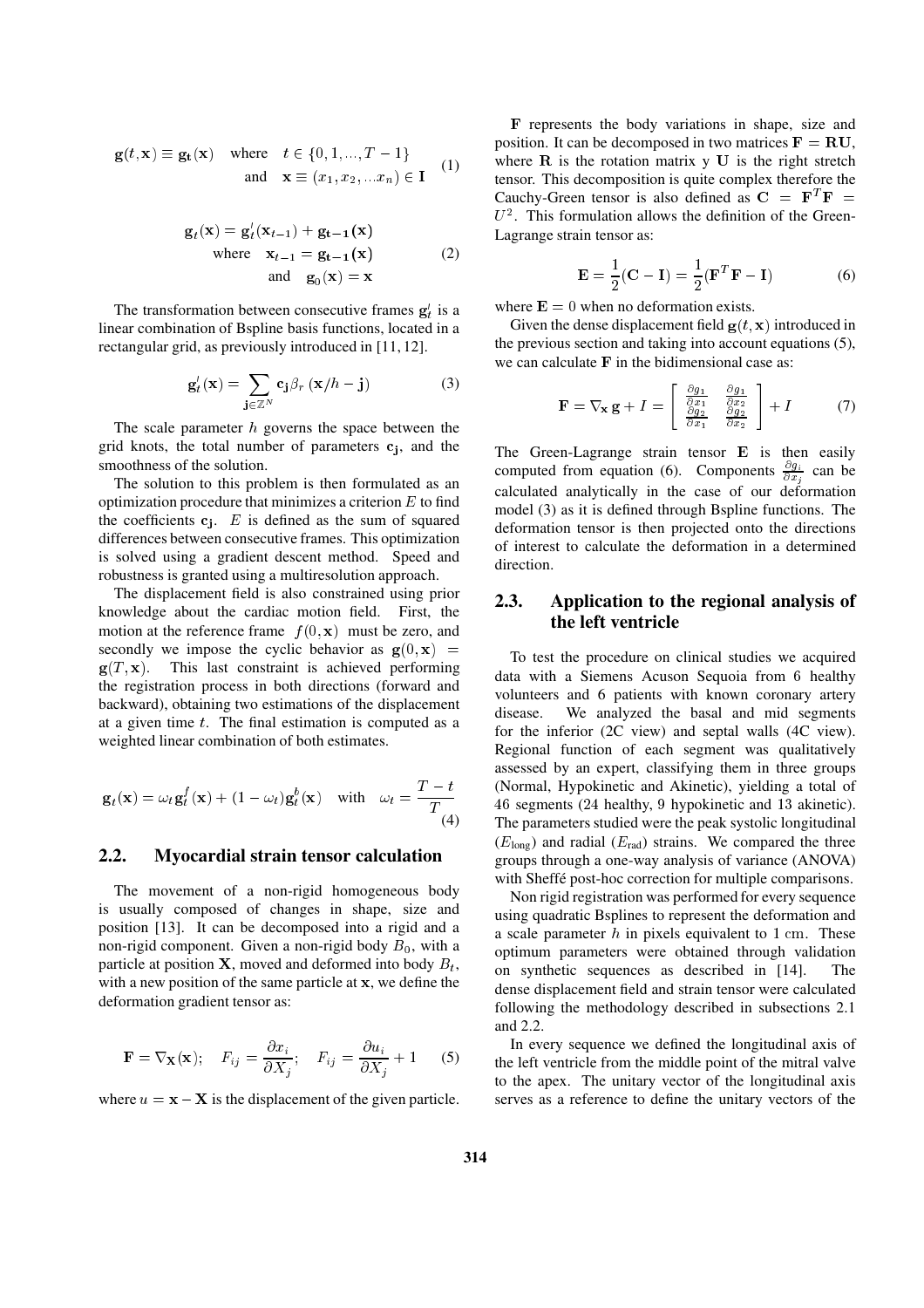main directions of interest.  $v_{long}$ , unitary vector of the axis, defined the longitudinal direction, and  $v_{rad}$ , unitary vector perpendicular to the axis, the radial direction. The unitary vectors were then used to project the strain tensor obtaining the strain in both directions as:

$$
E_{\text{rad}} = \mathbf{v}_{\text{rad}}^T \mathbf{E} \mathbf{v}_{\text{rad}} \quad E_{\text{long}} = \mathbf{v}_{\text{long}}^T \mathbf{E} \mathbf{v}_{\text{long}} \tag{8}
$$

# **3. Results**



Figure 1. Mean and standard deviation of  $E_{rad}$  (*a*) and  $E_{\text{long}}$  (*b*) for the three groups. Normal segments  $N = 24$ . Hypokinetic segments  $N = 9$ . Akintetic segments  $N =$  $1.3$ 

 $E_{\text{long}}$  ( $M \pm SD$ ) showed significant differences ( $p <$ 0.05) between normal  $(E_{\text{long}} = -15.2 \pm 6.0\%)$  and akinetic segments ( $E_{\rm long}$  =  $-0.5~\pm~7.6\%$ ), between normal and hypokinetic ones ( $E_{long} = -8.5 \pm 6.8\%$ ), and between akinetic and hypokinetic.  $E_{rad}$  showed significant differences ( $p < 0.05$ ) between normal ( $E_{rad} = 55.8 \pm 1$ 21.8%) and akinetic segments  $(E_{rad} = 13.9 \pm 10.7\%)$ , and between normal and hypokinetic ones ( $E_{rad} = 20.8 \pm$ 8:7%). No significant difference was found between akinetic and hypokinetic segments with  $E_{\text{rad}}$ .



(b)

Figure 2. (*a*) Radial and (*b*) longitudinal strain time curves of the medial septal segment for a normal and an akinetic segment from two different subjects. End of systole is marked with a vertical dashed line.

Figure 2 shows an example of the radial and longitudinal strain time curves in the medial septal segment. This data were obtained from two different subjects: a healthy subject and a patient with an anterior infarct that affected the medial and apical septal segments. The different behavior of the normal and akinetic strains is clearly noticeable.

#### **4. Discussion and conclusions**

Results on myocardial strain estimation reveal the potential of this technique to provide a new method of asssement of myocardial strain from echocardiographic data, overcoming the limitations of the Doppler techniques. The strain values obtained are consistent with those previously published and obtained with Doppler derived techniques  $[15, 16]$ , and Tagged MR data $[17, 18]$ .

This work shows the feasibility of computing systolic radial and longitudinal strains from gray scale echocardiographic sequences. Results show significant differences between normal and pathological segments, thereby illustrating the clinical applicability of the method proposed.